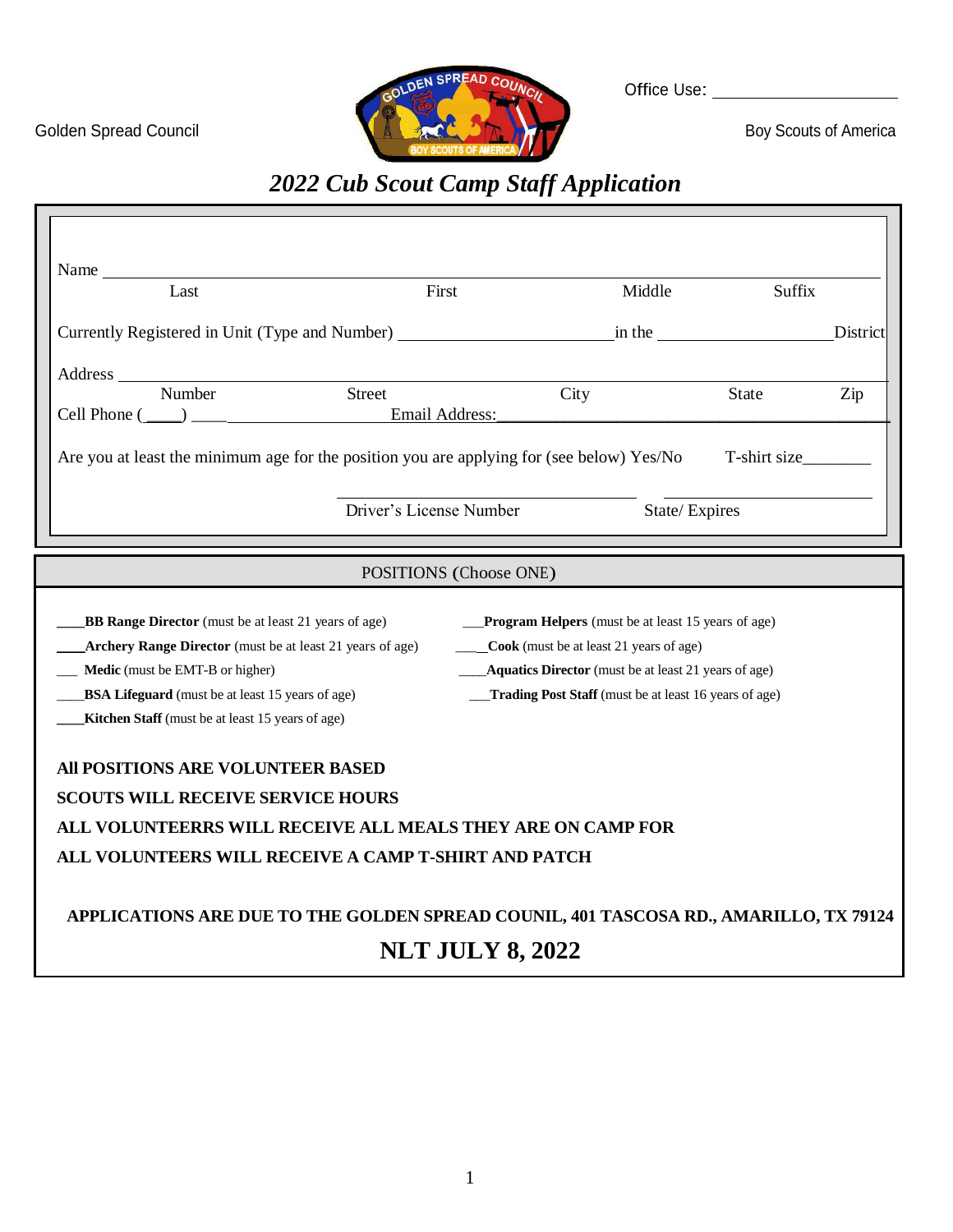| <b>STAFF AVAILABILITY</b>                                                                                                                                                                                                      |  |                            |                                                                                                                                                                                                                                      |  |
|--------------------------------------------------------------------------------------------------------------------------------------------------------------------------------------------------------------------------------|--|----------------------------|--------------------------------------------------------------------------------------------------------------------------------------------------------------------------------------------------------------------------------------|--|
| A preference is given to applicants who are able to serve the entire weekend (Friday-Sunday).                                                                                                                                  |  |                            |                                                                                                                                                                                                                                      |  |
| I am available to serve the entire weekend (if the position requires): Yes ______ No _____                                                                                                                                     |  |                            |                                                                                                                                                                                                                                      |  |
|                                                                                                                                                                                                                                |  |                            |                                                                                                                                                                                                                                      |  |
|                                                                                                                                                                                                                                |  | <b>SCOUTING EXPERIENCE</b> |                                                                                                                                                                                                                                      |  |
|                                                                                                                                                                                                                                |  |                            |                                                                                                                                                                                                                                      |  |
|                                                                                                                                                                                                                                |  |                            |                                                                                                                                                                                                                                      |  |
|                                                                                                                                                                                                                                |  |                            |                                                                                                                                                                                                                                      |  |
|                                                                                                                                                                                                                                |  |                            | PREVIOUS SUMMER CAMP STAFF EXPERIENCE (LIST MOST RECENT FIRST)                                                                                                                                                                       |  |
| Position Year Year Network Position Network Position Network Position Network Position Network Position Network Position Network Position Network Position Network Position Network Position Network Position Network Position |  |                            |                                                                                                                                                                                                                                      |  |
| Position Year Year Network Position Network Position Network Position Network Position Network Position Network Position Network Position Network Position Network Position Network Position Network Position Network Position |  |                            |                                                                                                                                                                                                                                      |  |
|                                                                                                                                                                                                                                |  |                            |                                                                                                                                                                                                                                      |  |
|                                                                                                                                                                                                                                |  |                            | Describe leadership experience (include NYLT, Wood Badge, etc.)                                                                                                                                                                      |  |
|                                                                                                                                                                                                                                |  |                            |                                                                                                                                                                                                                                      |  |
| List hobbies, clubs or other related activities:                                                                                                                                                                               |  |                            |                                                                                                                                                                                                                                      |  |
|                                                                                                                                                                                                                                |  |                            | List certifications of advanced training (CPR, National Camp School, BSA Lifeguard, etc.), including dates:                                                                                                                          |  |
|                                                                                                                                                                                                                                |  | EDUCATIONAL BACKGROUND     |                                                                                                                                                                                                                                      |  |
| Name & Location                                                                                                                                                                                                                |  | <b>Major</b>               | <b>Degree/Year of Graduation</b>                                                                                                                                                                                                     |  |
|                                                                                                                                                                                                                                |  |                            |                                                                                                                                                                                                                                      |  |
|                                                                                                                                                                                                                                |  |                            | Other has a series of the series of the series of the series of the series of the series of the series of the series of the series of the series of the series of the series of the series of the series of the series of the        |  |
|                                                                                                                                                                                                                                |  |                            | Scholastic Honors <b>Executive Contract Contract Contract Contract Contract Contract Contract Contract Contract Contract Contract Contract Contract Contract Contract Contract Contract Contract Contract Contract Contract Cont</b> |  |
|                                                                                                                                                                                                                                |  |                            | Athletics                                                                                                                                                                                                                            |  |
|                                                                                                                                                                                                                                |  |                            | Activities and the contract of the contract of the contract of the contract of the contract of the contract of the contract of the contract of the contract of the contract of the contract of the contract of the contract of       |  |
|                                                                                                                                                                                                                                |  |                            | I am a full-time student returning to school in the fall: Yes No School                                                                                                                                                              |  |
|                                                                                                                                                                                                                                |  |                            |                                                                                                                                                                                                                                      |  |
|                                                                                                                                                                                                                                |  |                            |                                                                                                                                                                                                                                      |  |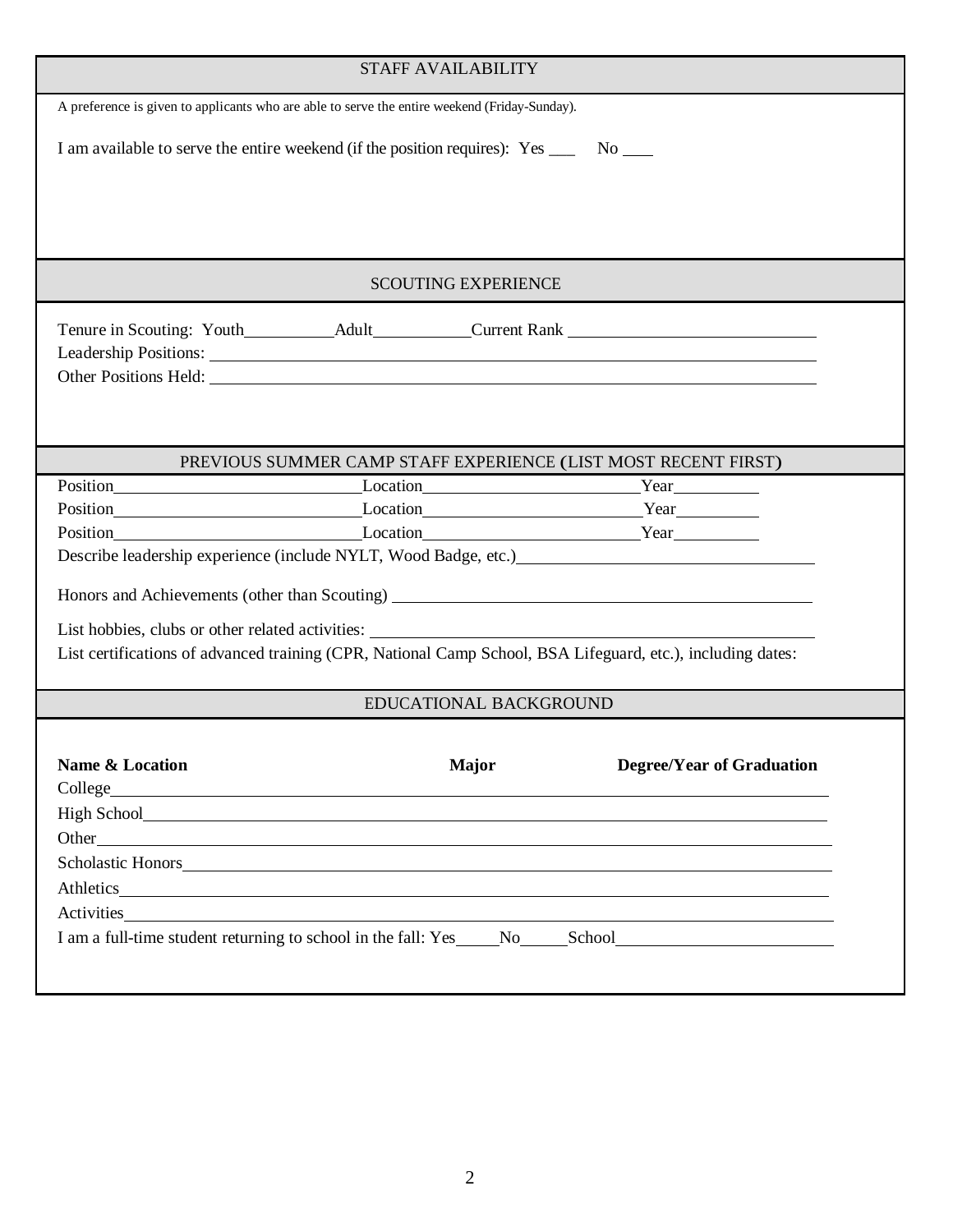| <b>EMPLOYMENT HISTORY</b>                                                                                                                                                                                                                                                                            |                                  |                  |  |  |  |
|------------------------------------------------------------------------------------------------------------------------------------------------------------------------------------------------------------------------------------------------------------------------------------------------------|----------------------------------|------------------|--|--|--|
| Present or most recent Employer (if student, print name and location of school)<br>From To Job Title May we contact? Yes No<br>Address ________________________City/State/Zip__________________________________                                                                                      |                                  |                  |  |  |  |
| Supervisors Name                                                                                                                                                                                                                                                                                     |                                  |                  |  |  |  |
| Reason for leaving<br><u>Reason</u> for leaving                                                                                                                                                                                                                                                      |                                  |                  |  |  |  |
| Have you ever been discharged or been asked to resign from any job? No Yes If yes, why                                                                                                                                                                                                               |                                  |                  |  |  |  |
|                                                                                                                                                                                                                                                                                                      | ADDITIONAL INFORMATION           |                  |  |  |  |
|                                                                                                                                                                                                                                                                                                      | <b>YES</b>                       | <b>NO</b>        |  |  |  |
|                                                                                                                                                                                                                                                                                                      |                                  |                  |  |  |  |
| (If yes, please attach a separate sheet explaining the circumstances.)                                                                                                                                                                                                                               |                                  |                  |  |  |  |
|                                                                                                                                                                                                                                                                                                      |                                  |                  |  |  |  |
| (If yes, please attach a separate sheet explaining the circumstances.)                                                                                                                                                                                                                               |                                  |                  |  |  |  |
|                                                                                                                                                                                                                                                                                                      | <b>REFERENCES</b>                |                  |  |  |  |
| List two individuals (not relatives) who have knowledge of your character, experience, and ability. Have your<br>references complete the CAMP STAFF REFERENCE FORM and return them directly to the Council Service Center.<br>If under 18 years of age, one reference MUST be from your Unit Leader. |                                  |                  |  |  |  |
| <b>Name</b>                                                                                                                                                                                                                                                                                          | <b>Address, City, State, Zip</b> | <b>Telephone</b> |  |  |  |
|                                                                                                                                                                                                                                                                                                      |                                  |                  |  |  |  |
| Only required if you have NEVER been employed and/or volunteered at one of our Camps within the last 4 years                                                                                                                                                                                         |                                  |                  |  |  |  |
| WHY I WISH TO BE A MEMBER OF THE GOLDEN SPREAD COUNCIL CAMP STAFF                                                                                                                                                                                                                                    |                                  |                  |  |  |  |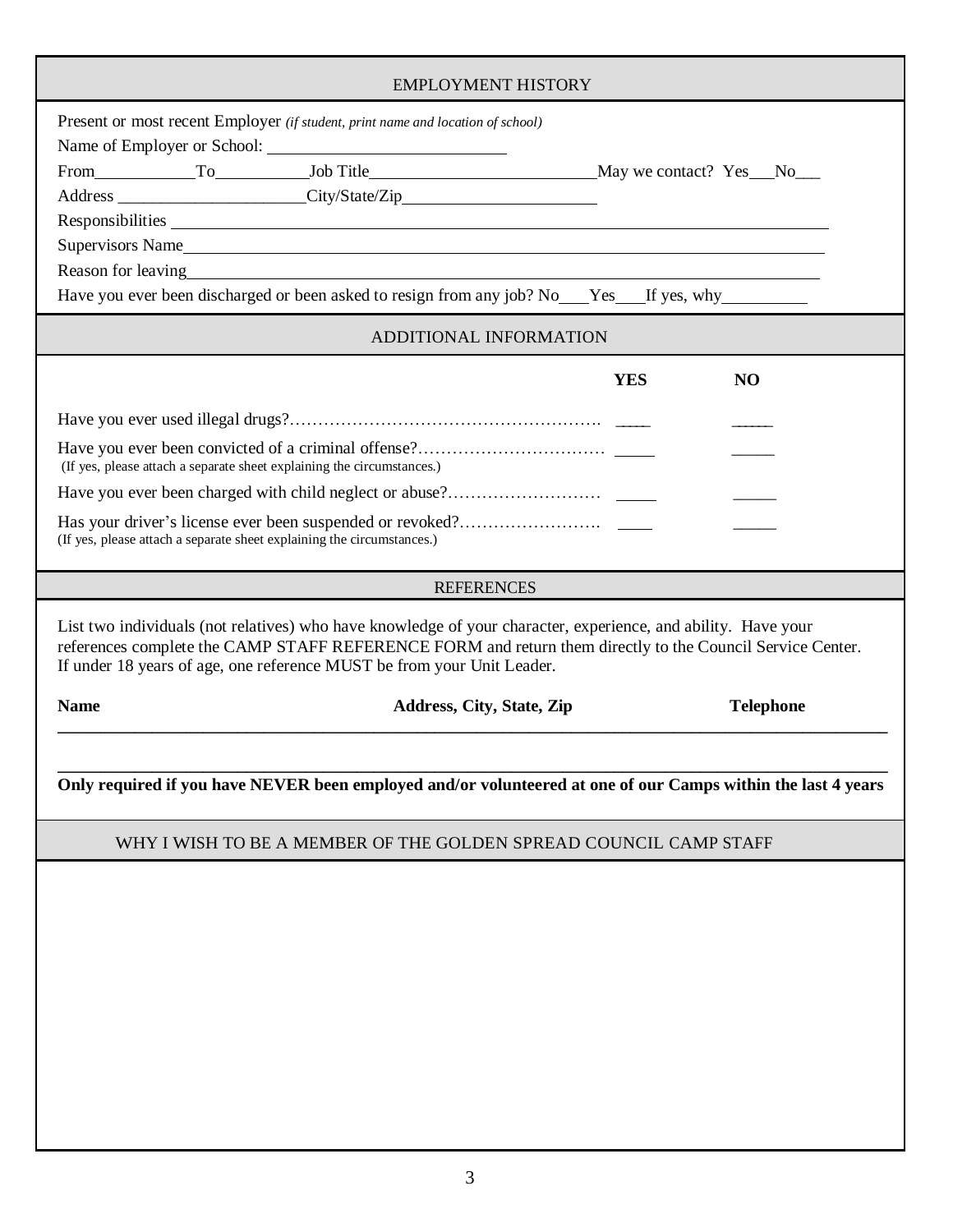### READ AND SIGN BELOW

I hereby make application for summer employment, and in accordance with the principles of the Boy Scouts of America, I promise to subscribe to the Scout Oath or Promise, Law, and Declaration of Religious Principle. I agree to be loyal to and cooperate fully with all BSA policies, programs, and management including those described in this application. I further agree to submit a completed current Annual Health and Medical Record indicating I am physically capable of completing the assigned tasks of the position. I understand that a personal interview may be required before employment will be granted. I understand that completing this application does not guarantee employment.

I authorize investigation of all statements contained in this application for employment as may be necessary in arriving at an employment decision. I authorize all my previous employers, schools, and all other references to furnish the information requested. I hereby declare that the information provided by me in this application for employment is accurate and complete to the best of my knowledge. I understand that employment is at the will of the Golden Spread Council and any falsification or misrepresentation in this application is cause for discharge.

| Signature                                                                                                                                                                                                 | Date |
|-----------------------------------------------------------------------------------------------------------------------------------------------------------------------------------------------------------|------|
| Signature of Parent/Guardian (if under 18 years of age)                                                                                                                                                   | Date |
| *Unit Leader's signature<br><u>a salah sahiji désa di kacamatan Salah Barat, Kabupatén Barat,  Pada Barat,  Pada Barat,  Pada Barat,  Pada Barat, </u><br>(Required for applicants under 18 years of age) | Date |